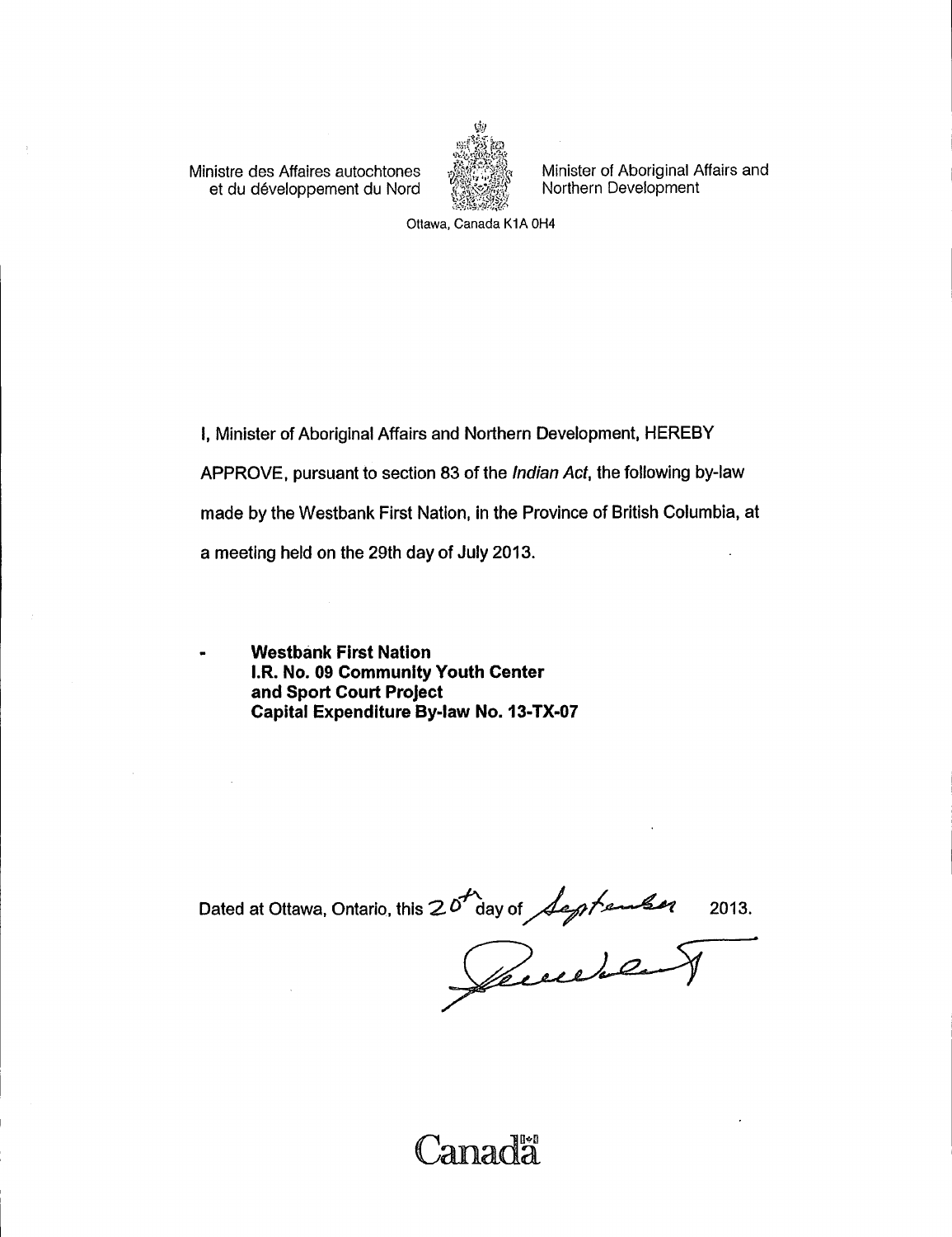# WESTBANK FIRST NATION IR No.09 YOUTH CENTER AND SPORT COURT CAPITAL EXPENDITURE BY-LAW NO. 13-TX-07

To authorize the expenditure of <sup>a</sup> maximum of Three Million Eighty Thousand Dollars  $(33,080,000.00)$  from money raised pursuant to section 83(1) of the *Indian Act*, for the purpose of completing the construction of the Community Youth Center and Sport Court within the Tsinstikeptum Indian Reserve No.09.

## WHEREAS:

- A. Pursuant to Section 83(1) of the Indian Act and the Westbank First Nation's inherent right of self-government, the Westbank First Nation has enacted the Westbank First Nation Property Taxation By-law, 95-TX-08 (the "Taxation By-law");
- B. In accordance with section 12(3)(1) of the Taxation By-law, the Westbank First Nation annually deposits Ten (10%) percent of annual gross taxes in a cumulative capital projects fund (the "Cumulative Fund") to be used from time to time for such capital projects as may be authorized by separate by -law;
- C. Pursuant to the Westbank First Nation Expenditure By -law, 1995, amended by By -law 97-TX-03 (the "Expenditure By-law"), the Westbank First Nation is authorized to expend moneys raised pursuant to the Taxation By -law for local purposes, including the provision of Local Services on Reserve and capital projects;
- D. Westbank First Nation deems it desirable and in the best interest of the community to advance funds to complete the Community Youth Center and Sport Court on Tsinstikeptum Indian Reserve No.09.
- E. The Westbank First Nation has concluded the total cost of construction of the Community Youth Center and Sport Court on Tsinstikeptum Indian Reserve No.09 to be not more than \$3, 080,000.00 as outlined in Schedule " A" to this By -law.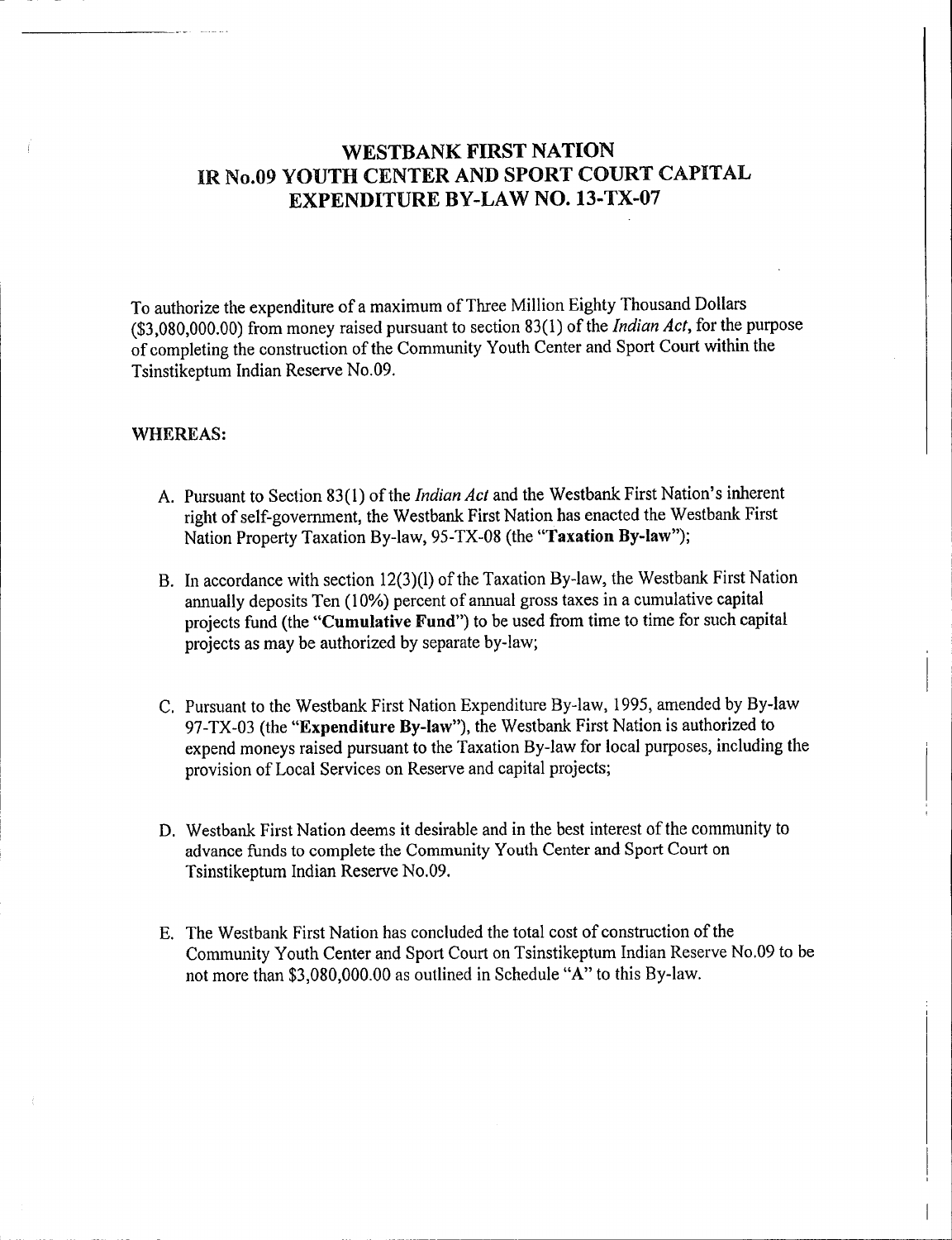NOW THEREFORE, the Council of the Westbank First Nation hereby enacts the following bylaw;

### SHORT TITLE

1. This By -law may be cited for all purposes as the IR No.09 Community Youth Center and Sport Court Project Capital Expenditure By-law No. 13-TX-07.

## EXPENDITURE AUTHORIZATION

- 2. The Westbank First Nation hereby acknowledges that it is in the best interests of all community and band members of the Westbank First Nation to proceed with the Community Youth Center and Sport Court Project as summarized in Schedule "A" to this By-law.
- 3. The Westbank First Nation hereby approves the expenditure of not more than Three Million Eighty Thousand (\$3,080,000.00) Dollars from the Stabilization Fund for the purposes of the Community Youth Center and Sport Court Project (the "Project Funds").
- 4. The Westbank First Nation also authorizes the expenditure of all or <sup>a</sup> portion of the Project Funds to acquire all such lands, easements, rights-of-way, licences, permits, rights and authorities as may be required or desirable for or in connection with the IR No.09 Community Youth Center and Sport Court Project.
- 5. Any of the Project Funds not expended on the IR No.09 Community Youth Center and Sport Court Project or incidental costs related thereto, will be reimbursed to and deposited in the Stabilization Fund upon completion of the IR No.09 Community Youth Center and Sport Court Project.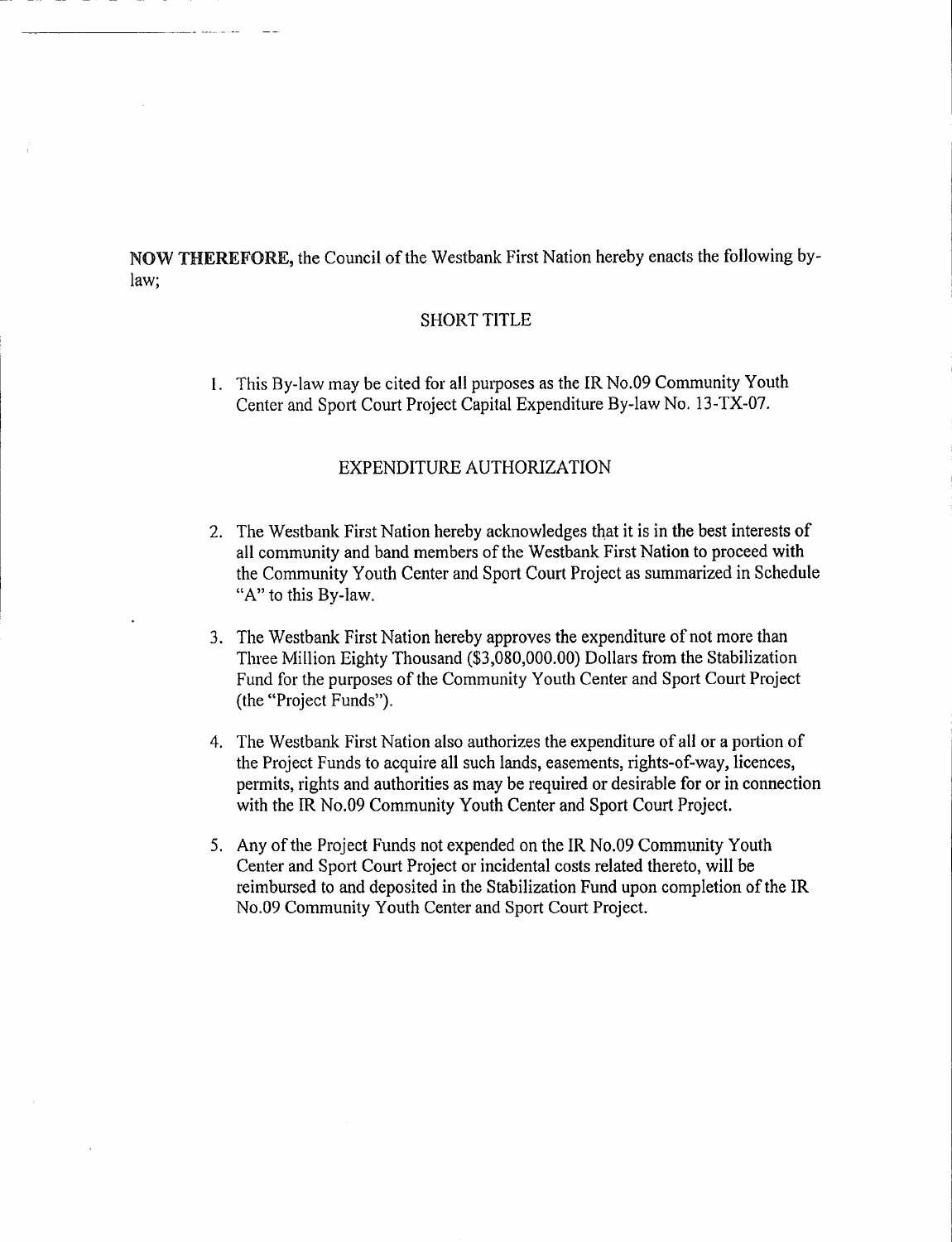## EFFECTIVE

7. This By -law comes into full force and effect upon approval by the Minister of Aboriginal Affairs and Northern Development Canada.

### BE IT HEREBY RESOLVED AND AGREED:

That this By -law, entitled the IR No.09 Community Youth Center and Sport Court Project Bylaw No.13-TX-07 being read for the first time by the Council of the Westbank First Nation held at duly convened meetings.

Read <sup>a</sup> first time by the Council of Westbank First Nation at a duly convened meeting held on the  $17<sup>th</sup>$  day of June, 2013.

Exempt from <sup>a</sup> second reading pursuant to section 60.9 of the Westbank First Nation Constitution.

Read a third time, and enacted as a Westbank Law, by Council of the Westbank First Nation at a duly convened meeting held on the  $29<sup>th</sup>$  day of July, 2013.

Ert Louie Councillor Michael De Guevara Councillor Mickey Werstuik Councillor Loftie Hogaboam Councillor Christopher Derickson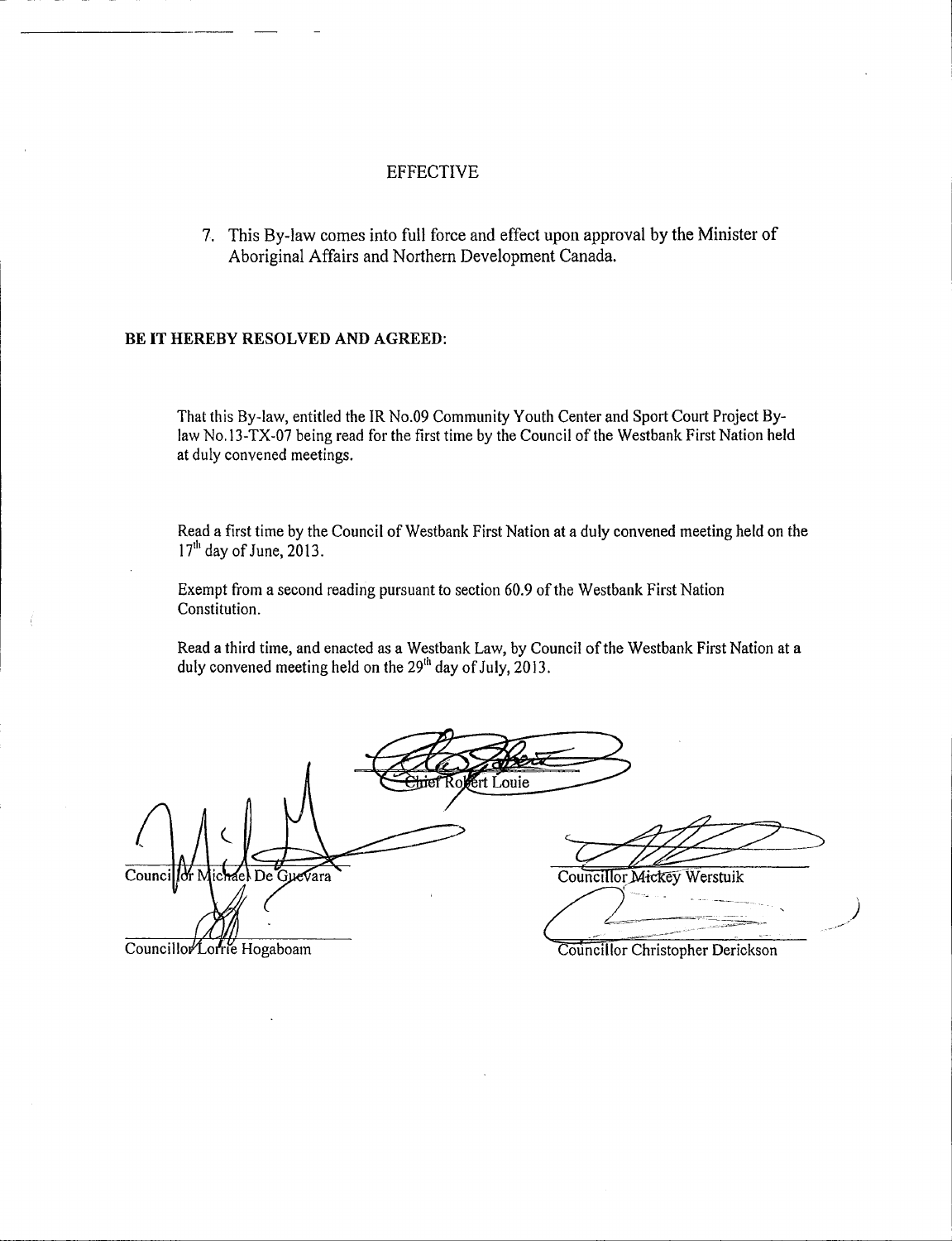# SCHEDULE "A"

 $\sim$ 

 $\hat{\mathcal{A}}$ 

| <b>BUDGET FOR PROPOSED IR NO.09 Community</b> | <b>COST</b>     | <b>Year of Expenditures</b> |
|-----------------------------------------------|-----------------|-----------------------------|
| Youth Center and Sport Court Project 13-TX-07 |                 |                             |
| Planning / Servicing                          | 90,000.00<br>\$ | 2013                        |
| Design                                        | 257,000.00      | 2013/2014                   |
| Construction                                  | \$2,425,000.00  | 2013/2014                   |
| Contingency                                   | 308,000.00      | 2014                        |
|                                               |                 |                             |
|                                               |                 |                             |
| <b>TOTAL</b>                                  | \$3,080,000.00  |                             |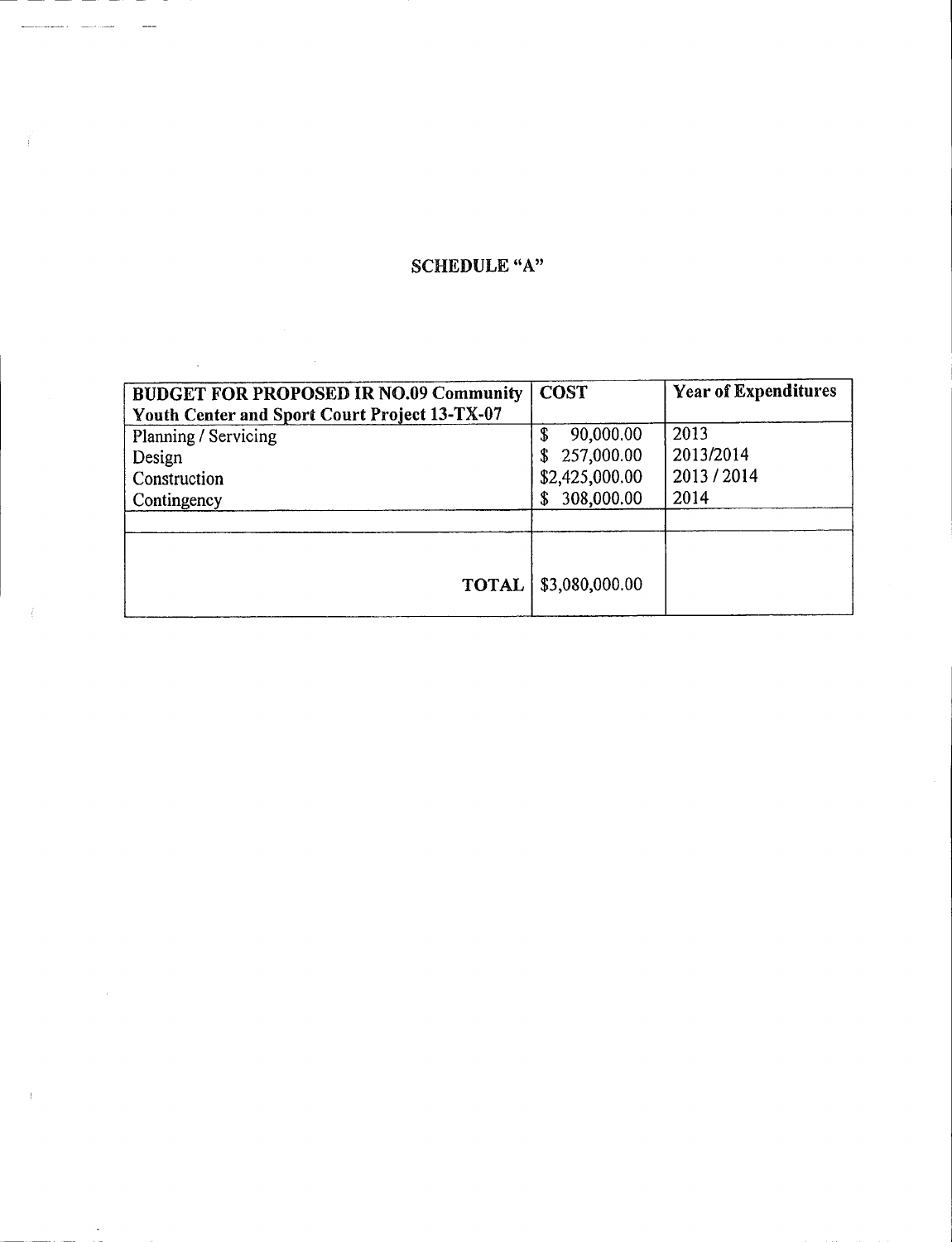

## Minutes ADVISORY COUNCIL s ?aslásq'et, Dx000x00tán / Tuesday July 9 , 2013

|                            | The 4.4 Million for the Youth centre includes \$100,000 for<br>the infrastructure, a contingency and the servicing.                                                                                                                                                                                |
|----------------------------|----------------------------------------------------------------------------------------------------------------------------------------------------------------------------------------------------------------------------------------------------------------------------------------------------|
| Staff exits:               | Coun. Derickson, Coun. Werstuik and Chief Louie left the<br>meeting at 10:53am.                                                                                                                                                                                                                    |
| <b>Staff enters:</b>       | B. Connor entered the meeting at 10:56am                                                                                                                                                                                                                                                           |
| <b>MOTION</b>              | <b>MOVED BY GORDON COUCH</b><br><b>Seconded by Bonnie Semeniuk</b><br>THAT the Advisory Council hereby recommends the<br>acceptance of the expenditure of \$600,000 from Capital<br>funds for Local Revenue Law 13-LRL-08 -Construction of<br>Improvements in the Community Core<br><b>CARRIED</b> |
| <b>Staff exits:</b>        | R. DeGuevara left the meeting at 11:08am                                                                                                                                                                                                                                                           |
| Recess 11:03am             | <b>Reconvened 11:08am</b>                                                                                                                                                                                                                                                                          |
| Delegate enters:           | K. Carmichael entered the meeting at 11:05am                                                                                                                                                                                                                                                       |
|                            | Presentation of the 2012/2013 Audited Financial<br><b>Statements for Local Government Services</b><br>(Westbank First Nation Local Government Services<br>Financial Statement is attached to the minutes as<br>Exhibit "B")                                                                        |
| K. Carmichael              | Overviewed the Audit with the Advisory Council.<br>The category "Other Fundraising and Grants" is for money<br>that comes in and does not fit into any other category.<br>This would be donations, fundraising and grants. These<br>items show up in many different areas of the revenue.          |
| L. Teichgraber             | This was easy to follow and read. But I would like to see<br>the "Other Fundraising and Grants" category in a little<br>more detail.                                                                                                                                                               |
| <b>B.</b> Connor           | We could add the 3 or 4 main items, in this category, to<br>next year's Budget.                                                                                                                                                                                                                    |
| Staff and delegate enter:  | R. DeGuevara and E. Lube entered the meeting at<br>12:13pm.                                                                                                                                                                                                                                        |
| Staff and delegate exit:   | B. Connor and K. Carmichael left the meeting at 12:15pm                                                                                                                                                                                                                                            |
| <b>Recess for lunch at</b> | Reconvene at 12:40pm                                                                                                                                                                                                                                                                               |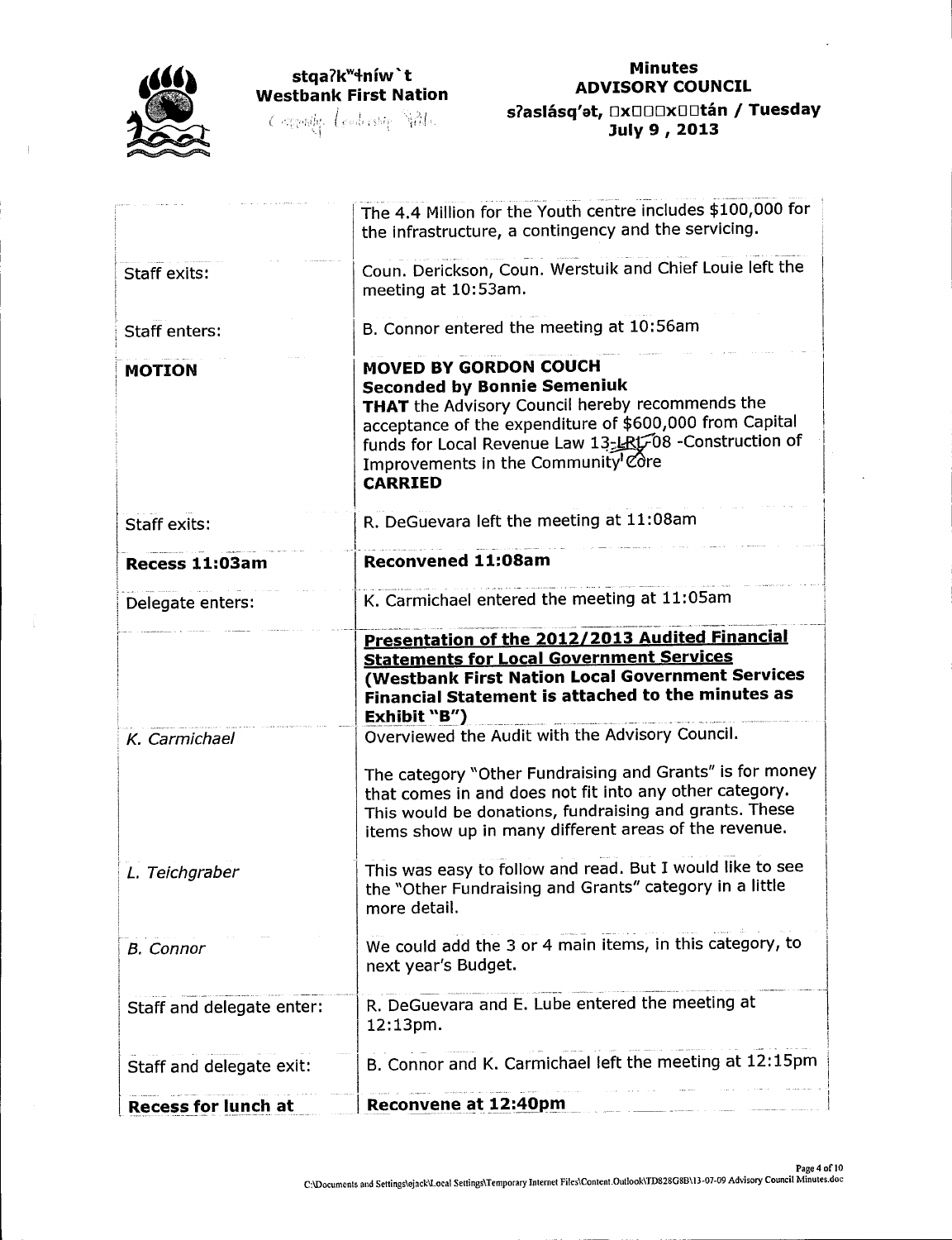## Ernest Jack

 $\sim$ 

| From:    | Laurie Bowen<br>Monday, July 29, 2013 10:40 AM                |
|----------|---------------------------------------------------------------|
| Sent:    |                                                               |
| To:      | Ernest Jack; Dan Brown                                        |
| $Cc$ :   | Brian Conner; Graeme Dimmick; Hilary Hettinga; Raf De Guevara |
| Subject: | Draft Minutes re Reading of Laws                              |

Hi All,

Below, for your review, are the draft minutes from this morning's General Council Meeting re: the Readings of Laws. I will put the Third Readings on the Advisory Council agenda for FYI. Does the OK Highway / Daimler Road law still need to go to the Advisory Council or has it already been presented to them? Laurie

|                                | Third Reading - Local Revenue Law 13-LRL-05 -<br><b>White Tail Way Phase 2</b><br>(Staff Report to Council from E. Jack dated July 23,<br>2013 is attached to these minutes as Exhibit "J.")                                                                                                                                                                                                                                                                                                                                                                          |
|--------------------------------|-----------------------------------------------------------------------------------------------------------------------------------------------------------------------------------------------------------------------------------------------------------------------------------------------------------------------------------------------------------------------------------------------------------------------------------------------------------------------------------------------------------------------------------------------------------------------|
|                                | Council reviewed the report.                                                                                                                                                                                                                                                                                                                                                                                                                                                                                                                                          |
| <b>RESOLUTION</b><br>130729-08 | MOVED BY COUNCILLOR DERICKSON<br><b>Seconded by Councillor Werstuik</b><br><b>THAT</b> Council hereby gives Third Reading to, and enacts,<br>Local Revenue Law 13-LRL-05 for an expenditure of up to<br>\$150,345.25 for the completion of White Tail Way.<br><b>CARRIED</b>                                                                                                                                                                                                                                                                                          |
|                                | Third Reading - Capital Expenditure Bylaw 13-TX-<br>07 - IR No. 09 Community Youth Centre and Sport                                                                                                                                                                                                                                                                                                                                                                                                                                                                   |
|                                | <b>Court</b><br>(Staff Report to Council from D. Brown dated July<br>24, 2013 is attached to these minutes as Exhibit<br>"K.")                                                                                                                                                                                                                                                                                                                                                                                                                                        |
|                                | Council reviewed the report.                                                                                                                                                                                                                                                                                                                                                                                                                                                                                                                                          |
| <b>RESOLUTION</b><br>130729-09 | MOVED BY COUNCILLOR DE GUEVARA<br><b>Seconded by Councillor Derickson</b><br><b>THAT</b> Council hereby gives Third Reading to, and enacts,<br>Capital Expenditure Bylaw 13-TX-07 for the expenditure<br>of up to \$3,080,000 for the design, construction and<br>furnishing of the youth centre and sport court. Should<br>any portion of the funds remain unexpended after the<br>expenditures hereby authorized have been made, any<br>unexpended funds shall be returned to the credit of the<br>I.R. #9 Development Cost Charge Road reserves.<br><b>CARRIED</b> |
|                                | Third Reading - Capital Expenditure Bylaw 13-TX-<br>08 - IR No. 09 Quail Lane Redesign and Phase 1<br><b>Servicing Project</b><br>(Staff Report to Council from D. Brown dated July<br>24, 2013 is attached to these minutes as Exhibit<br>"L."                                                                                                                                                                                                                                                                                                                       |